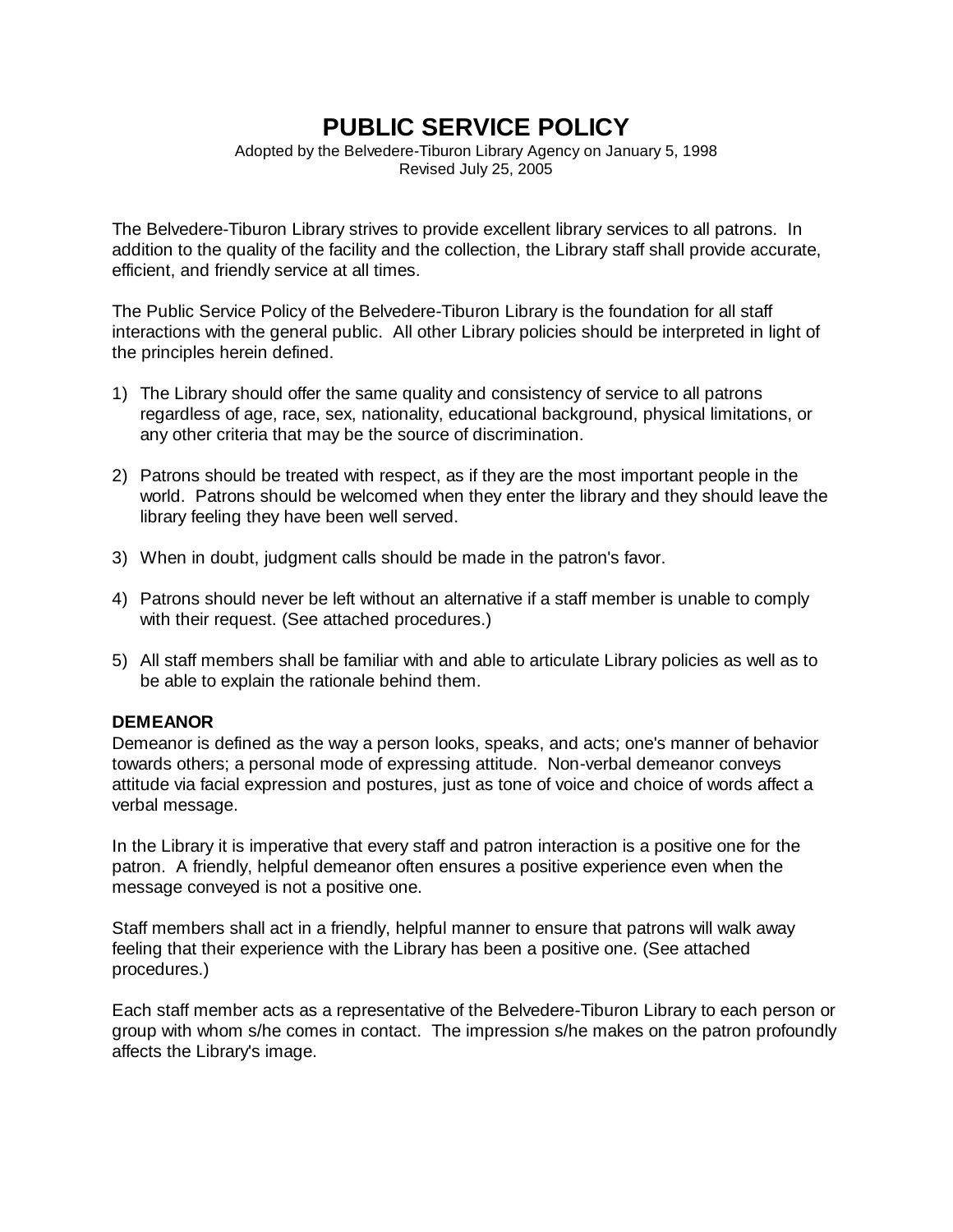# **GUIDELINES**

Library patrons' needs and requests shall always be taken seriously and treated with respect. Equal consideration and treatment will be given to all patrons within established guidelines in a non-judgmental environment.

All interactions and transactions between a Library patron or group of patrons and the Library will be considered confidential and will be discussed only in a professional context. (Such matters include, but are not limited to, registration information, materials, selection, loan transaction records, reference questions, and other such items.)

All transactions will be in accordance with the policies and procedures of Marinet.

All transactions will be consistent with the procedures and guidelines of the Belvedere-Tiburon Library.

Staff members will not accept personal gifts from Library patrons or groups.

Library equipment may not be lent to patrons for use outside the building, including lap tops, serving trays and kitchen items, projectors, etc.

Staff members will not offer personal opinions or advice in answer to queries, but will always follow established library practices.

Staff must always refer patrons to the appropriate department or library staff person that can best assist them.

# **POSITIVE OPERATING PROCEDURES**

1) SMILE!!

- 2) All staff shall greet patrons and acknowledge a patron's entrance or presence by looking up and making eye contact and/or extending a greeting verbally.
- 3) Look up and around periodically. Being helpful to patrons takes precedence over paperwork. No actions by staff should lead patrons to think otherwise.
- 4) Conduct transactions in a helpful, pleasant tone of voice as quietly as possible. Never express any impatience, annoyance, or implications of patron ignorance in your voice. It is always better to presume that the patron is unfamiliar with the Belvedere-Tiburon Library.
- 5) Conduct yourself in a professional manner while at work. This point is especially important while on a public service desk. At the public service desk staff should not spend time on any personal matters, including personal phone calls, reading periodicals or books, listening to earphones, performing internet or web-based personal searches, or having lengthy personal conversation between one another.
- 6) Unless there is a specific discipline problem or safety issue, do not reprimand or scold patrons. This includes children and young adults. The behavior of children is the responsibility of parents.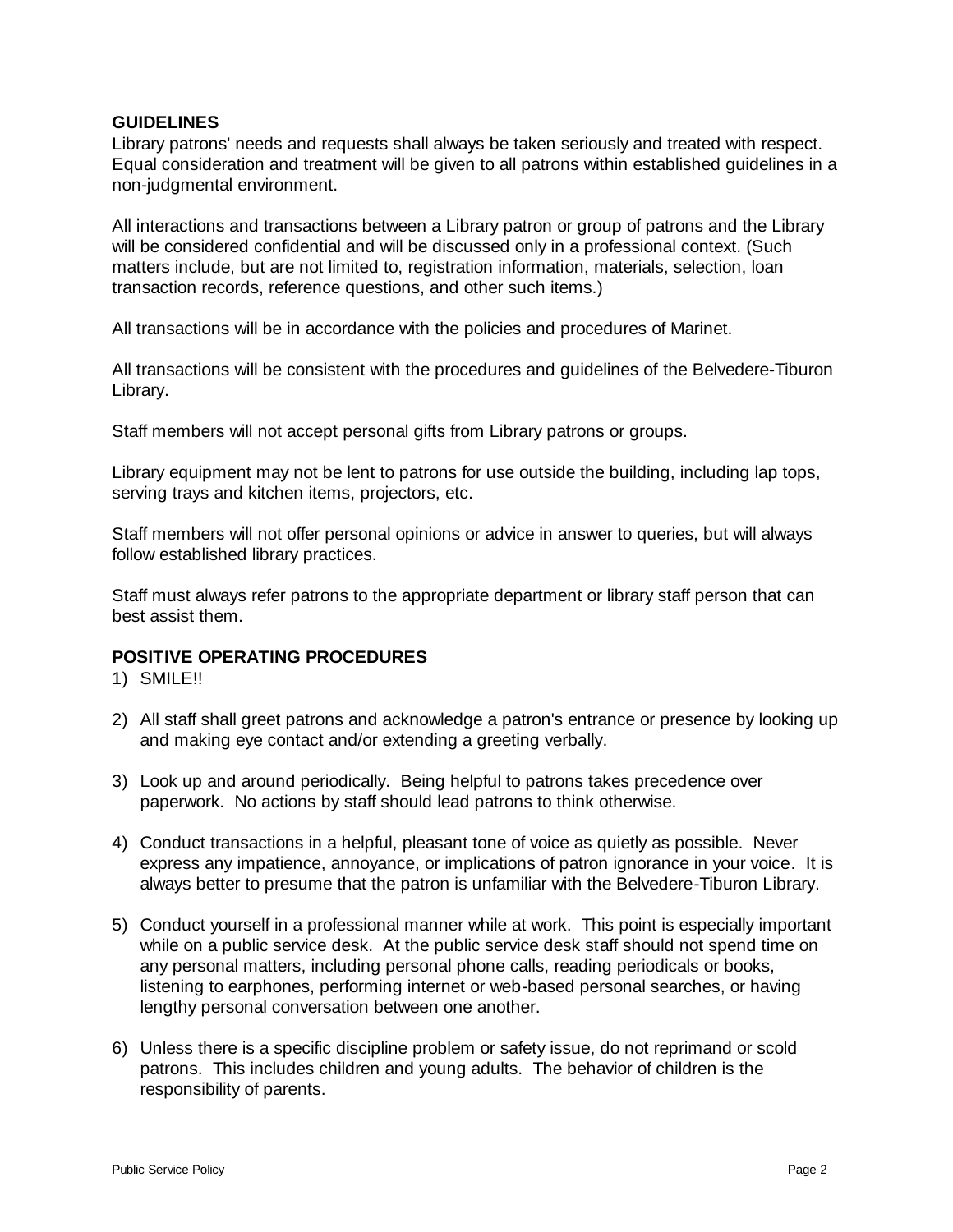- 7) Give the patron your name if follow-up is required. The personal touch is always nicer and more efficient.
- 8) Speak jargon-free when talking to library patrons. Avoid library and computer terminology or abbreviations that may be meaningless or threatening to the patron.
- 9) Explain to the patron what procedure you will be following if it is not readily apparent. (i.e., I will be contacting another library for the book that you want.)

# **EXAMPLES OF SITUATIONS WHEN ALTERNATIVES SHOULD BE OFFERED**

(These are only for purposes of illustration, not limitation.)

### *Children's Department*

- 1) If a book is not on the shelf, check trucks of books to be shelved, then computer, then offer to reserve or interlibrary loan (ILL) the material.
- 2) If a question cannot be answered in the Children's Room, either take the child to the Reference Desk and explain his/her question or, if the child is in the sixth grade or older, send him/her to the Reference Desk and alert Reference by phone.
- 3) If a child forgets his/her card, offer to look up the card number.

#### *Circulation*

- 1) If a patron comes up delinquent and is unable to check out any more materials, suggest some options.
	- a) Renew overdue materials if they are not long overdue. If a renewal requires an override, offer a shorter borrowing period. (Ask patron what they need, not to exceed one week).
	- b) Offer to hold items for three days to allow patron to clear up delinquency.
	- c) In an urgent situation, offer a shorter borrowing period (3 days).
- 2) If a patron does not have his/her library card, offer to look up the number if they have other ID. If they do not have ID (especially children and young adults), in an urgent situation, look up their number and ask them to verify the information.

#### *Reference Department*

- 1) Conduct a proper reference interview. Make certain that you give the patron what s/he wants, not necessarily what s/he asked for. Clarify what the person really needs. (When someone asks you, "Where are the biographies?" ask if s/he needs help in finding a particular book.) Follow up whenever possible with, "Did you find just what you were looking for?" or "May I help you further?"
- 2) Never let the patron leave without an answer to his/her question or without a referral to another source. (The words "We don't have that here" should always be followed by, "But I'll see if I can locate it for you".)